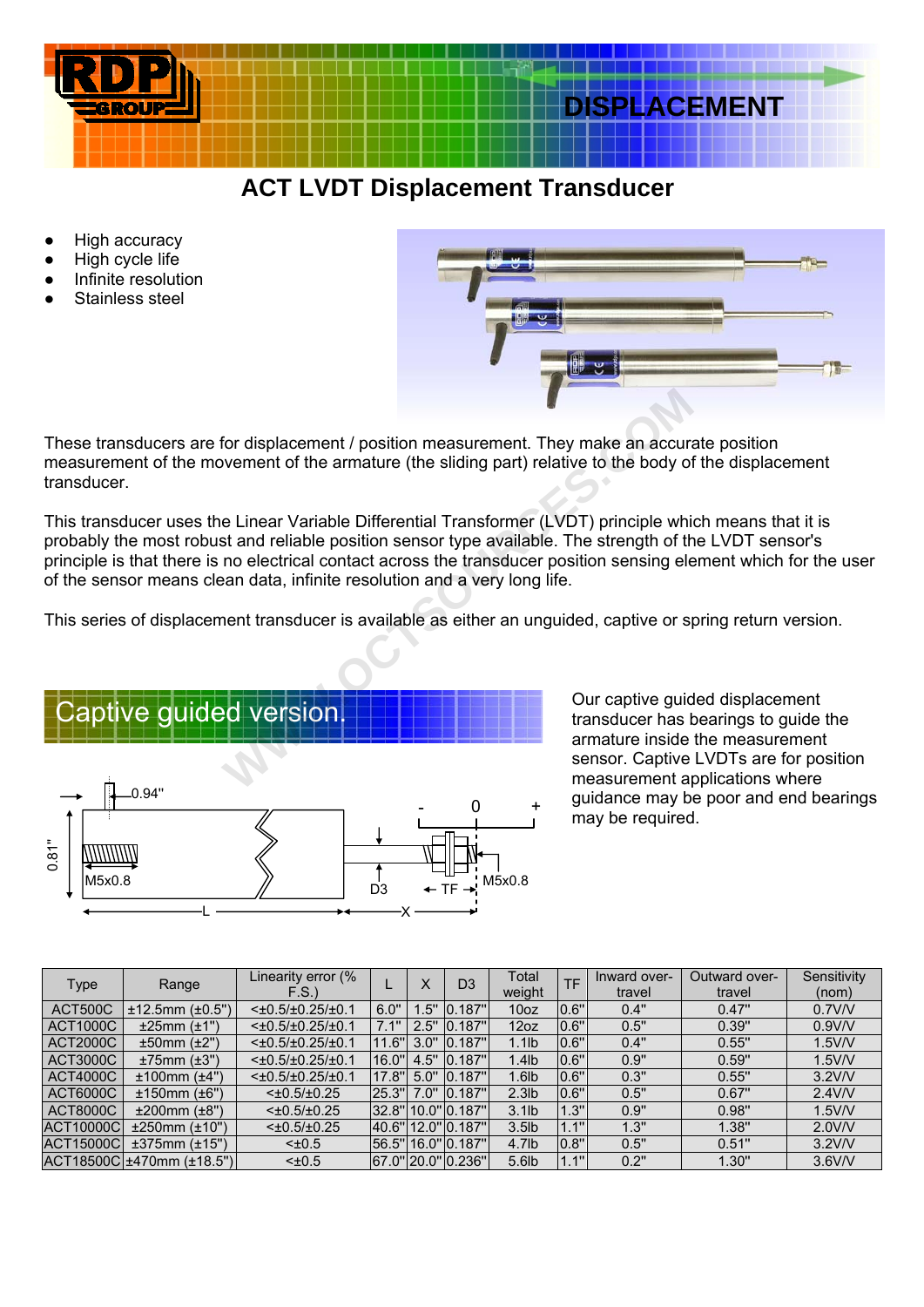| <b>Type</b>      | Range              | Linearity error<br>$(%$ (% F.S.) | L     | $\mathsf X$ | Total<br>weight   | Armature<br>weight | <b>TF</b> | Inward<br>over-travel | Sensitivity<br>(nom) |  |  |
|------------------|--------------------|----------------------------------|-------|-------------|-------------------|--------------------|-----------|-----------------------|----------------------|--|--|
| <b>ACT500</b>    | ±12.5mm (±0.5")    | $<\pm 0.5/\pm 0.25/\pm 0.1$      | 5.0"  | 1.7"        | 6oz               | $0.6$ oz           | 0.6"      | 0.6"                  | 0.7V/V               |  |  |
| <b>ACT1000</b>   | ±25mm (±1")        | $<\pm 0.5/\pm 0.25/\pm 0.1$      | 6.1"  | 2.7"        | 8oz               | $0.8$ oz           | 0.6"      | 0.9"                  | 0.9V/V               |  |  |
| <b>ACT2000</b>   | ±50mm (±2")        | $<\pm 0.5/\pm 0.25/\pm 0.1$      | 10.6" | 3.2"        | 11oz              | 1.3 <sub>oz</sub>  | 0.6"      | 0.6"                  | $1.5$ V/V            |  |  |
| ACT3000          | $±75mm$ ( $±3"$ )  | $<\pm 0.5/\pm 0.25/\pm 0.1$      | 15.0" | 4.7"        | 1.0 <sub>1</sub>  | 1.9 <sub>oz</sub>  | 0.6"      | 1.1"                  | $1.5$ V/V            |  |  |
| <b>ACT4000</b>   | $±100$ mm $(±4")$  | $<\pm 0.5/\pm 0.25/\pm 0.1$      | 16.8" | 5.2"        | 1.3 <sub>lb</sub> | 2.5 <sub>oz</sub>  | 0.6"      | 0.6"                  | $3.2$ V/V            |  |  |
| ACT6000          | ±150mm (±6")       | $<\pm 0.5/\pm 0.25$              | 24.3" | 7.2"        | 1.8 <sub>lb</sub> | 3.5 <sub>oz</sub>  | 0.6"      | 0.6"                  | $2.4$ V/V            |  |  |
| <b>ACT8000</b>   | $±200mm$ ( $±8"$ ) | $<\pm 0.5/\pm 0.25$              | 31.8" | 10.2"       | 2.6 <sub>1</sub>  | 4.9oz              | 1.1"      | 1.1"                  | $1.5$ V/V            |  |  |
| MAN. OCTSOURCES. |                    |                                  |       |             |                   |                    |           |                       |                      |  |  |

Type Range Linearity error (%  $F.S.$ ) L